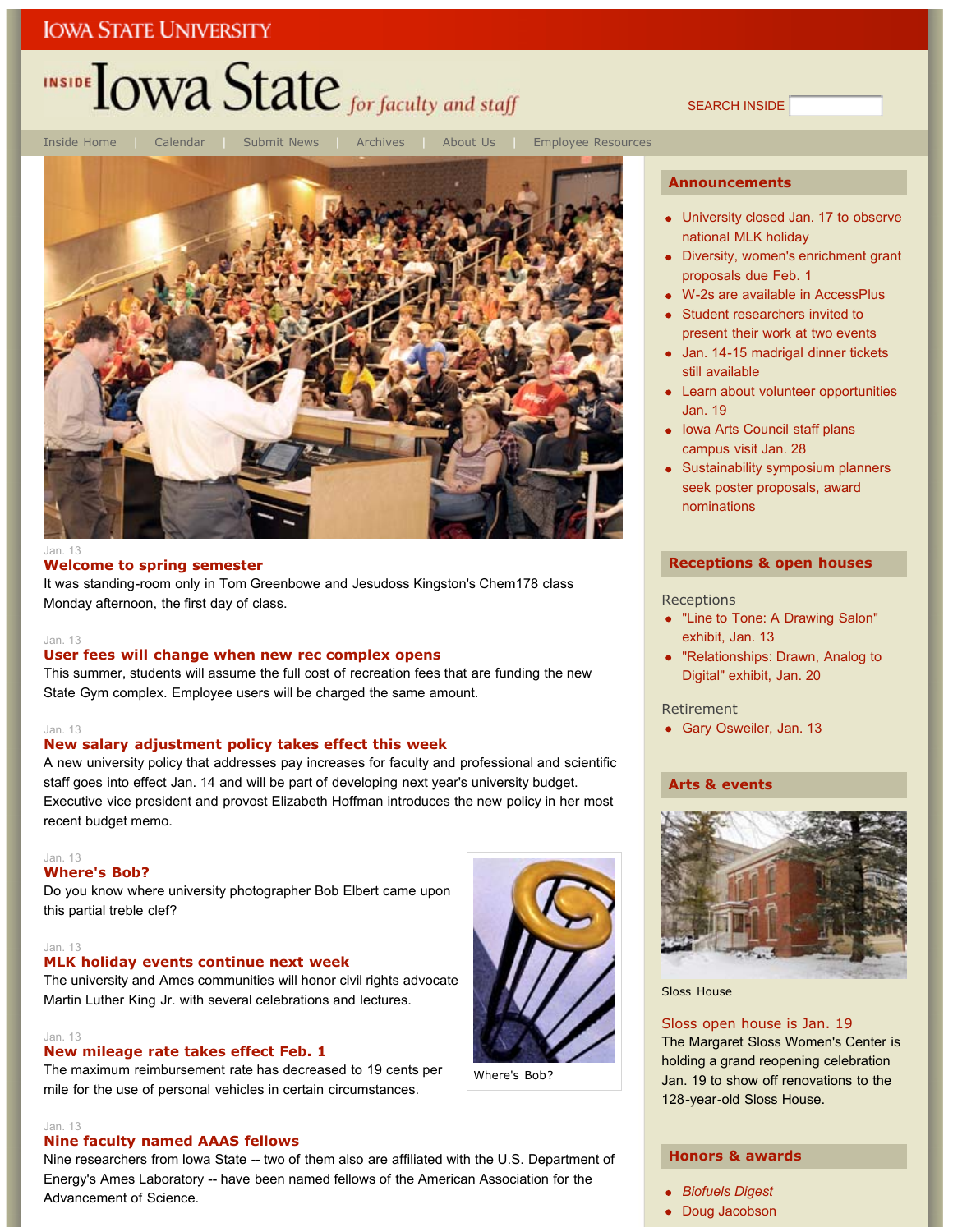Published by University Relations, inside@iastate.edu, (515) 294-7958, Ames, Iowa 50011. Copyright © 1995-2010, Iowa State University of Science and Technology. All rights reserved.

### **Around campus**

- Conceptualizing the Midwest prairie
- Athletics department dedicates new Hilton gathering space
- Media spokesperson training is available

### **Inside tools**

Print this edition (PDF) RSS | Twitter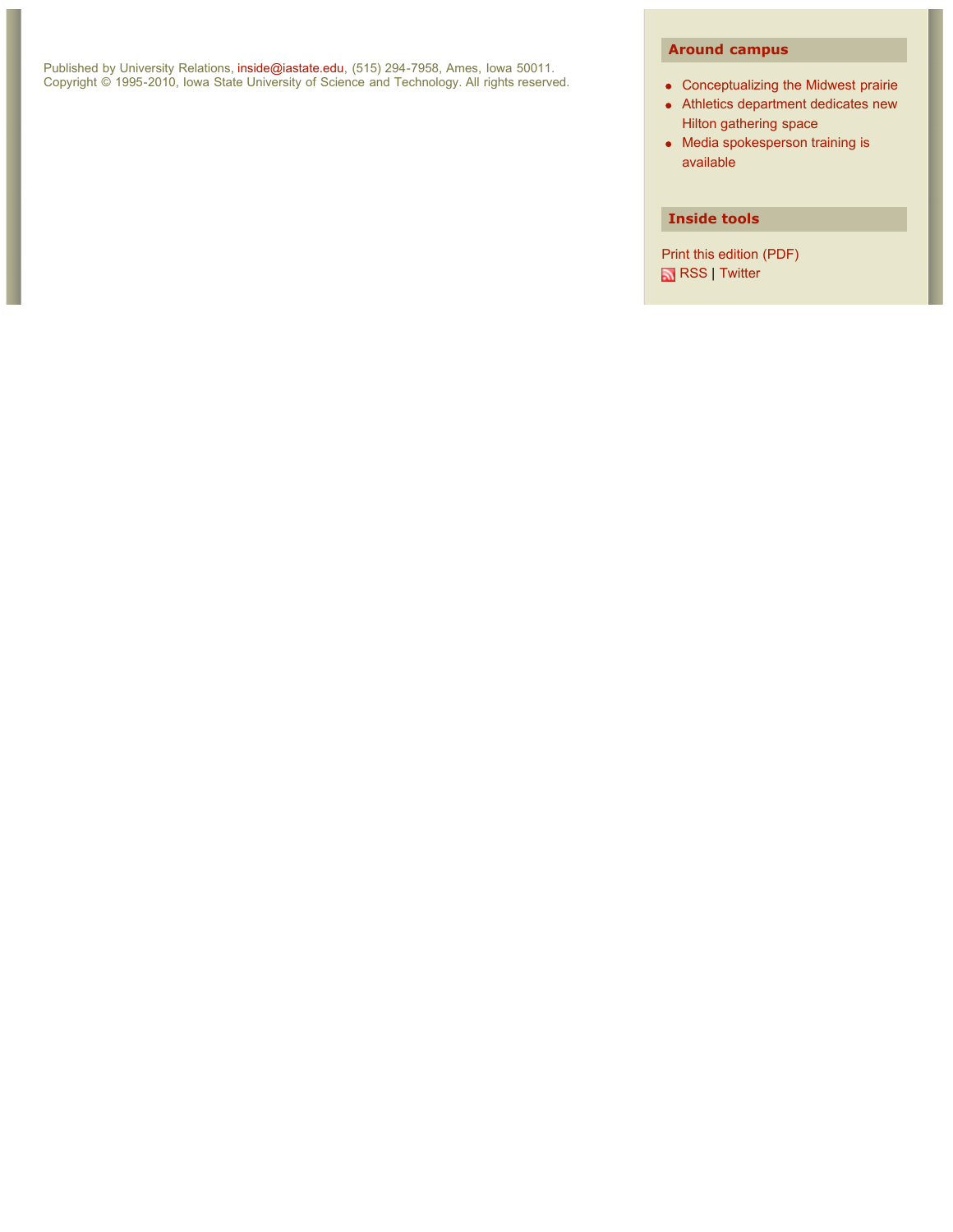# INSIDE **IOWA State** for faculty and staff

SEARCH INSIDE

Jan. 13, 2011

**St**Tweet **0**



## **Welcome to spring semester**

Chemistry professor Tom Greenbowe (left) and lecturer Jesudoss Kingston launch the 1:10 p.m. section of Chem 178 to a standing-room class in the 431-seat Hoover auditorium Monday afternoon. *Photo by Bob Elbert*.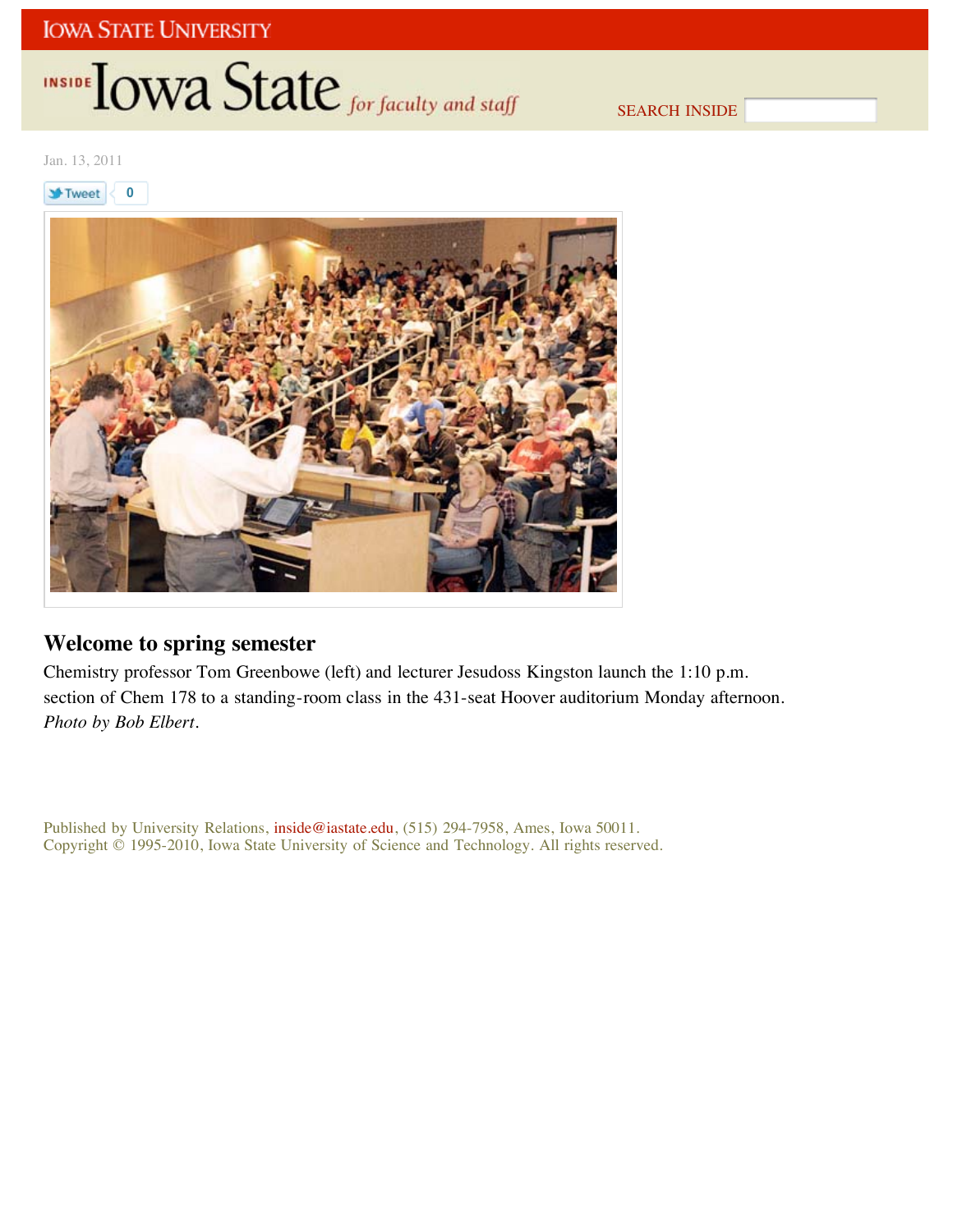# **INSIDE OWA State** for faculty and staff

SEARCH INSIDE

Jan. 13, 2011



# **User fees will change when new rec facility opens**

by Erin Rosacker

The newly remodeled State Gym and its 92,278 square-foot addition are on schedule to open next fall. Student recreation fees increased gradually over the last two years to fund the \$52.8 million project and will be fully implemented when the summer term begins May 16. Full-time students enrolled year-round will pay \$403 annually, and nonstudent users will be charged the same rates to use recreation facilities and programs.

"Since students are bearing the cost of the facilities upgrades, it is important that all other users share the cost as well," said Michael Giles, director of recreation services.

Eligible nonstudent users include student spouses, faculty, staff, retirees, alumni, affiliates (such as ISU Foundation and alumni association employees) and their spouses. Ames residents who do not fall into those groups are not eligible, and family rates are not available.

## **Rates**

Yearly and term user rates include:

- Annual (Aug. 16, 2011-Aug. 15, 2012), \$403
- Academic year (Aug. 16, 2011-May 15, 2012), \$322
- Summer (May 16-Aug. 15, 2011), \$81
- Fall (Aug. 16-Dec. 31, 2011), \$161
- Spring (Jan. 1-May 15, 2012), \$161

Like the Lied Recreation Center, the newly renovated State Gym complex and Beyer Hall no longer will be available for general use. The facilities will have a staffed entrance and user passes will be required. User fees will provide access to all recreation services facilities -- Lied, Beyer and the State Gym complex. Most services and programs, such as fitness classes, also are included. Locker rentals, personal training and outdoor recreation programs are additional charges.

"With two major facilities on each side of campus, our users will have expanded opportunities to meet their recreational needs," Giles said.

He said all facilities will have the same operating hours. During the fall and spring semesters, that works out to 117 hours per week. Summer and holiday hours will vary.

## **West side features**

## **Questions?**

Contact recreation services at 4-4980, or recservices@iastate.edu.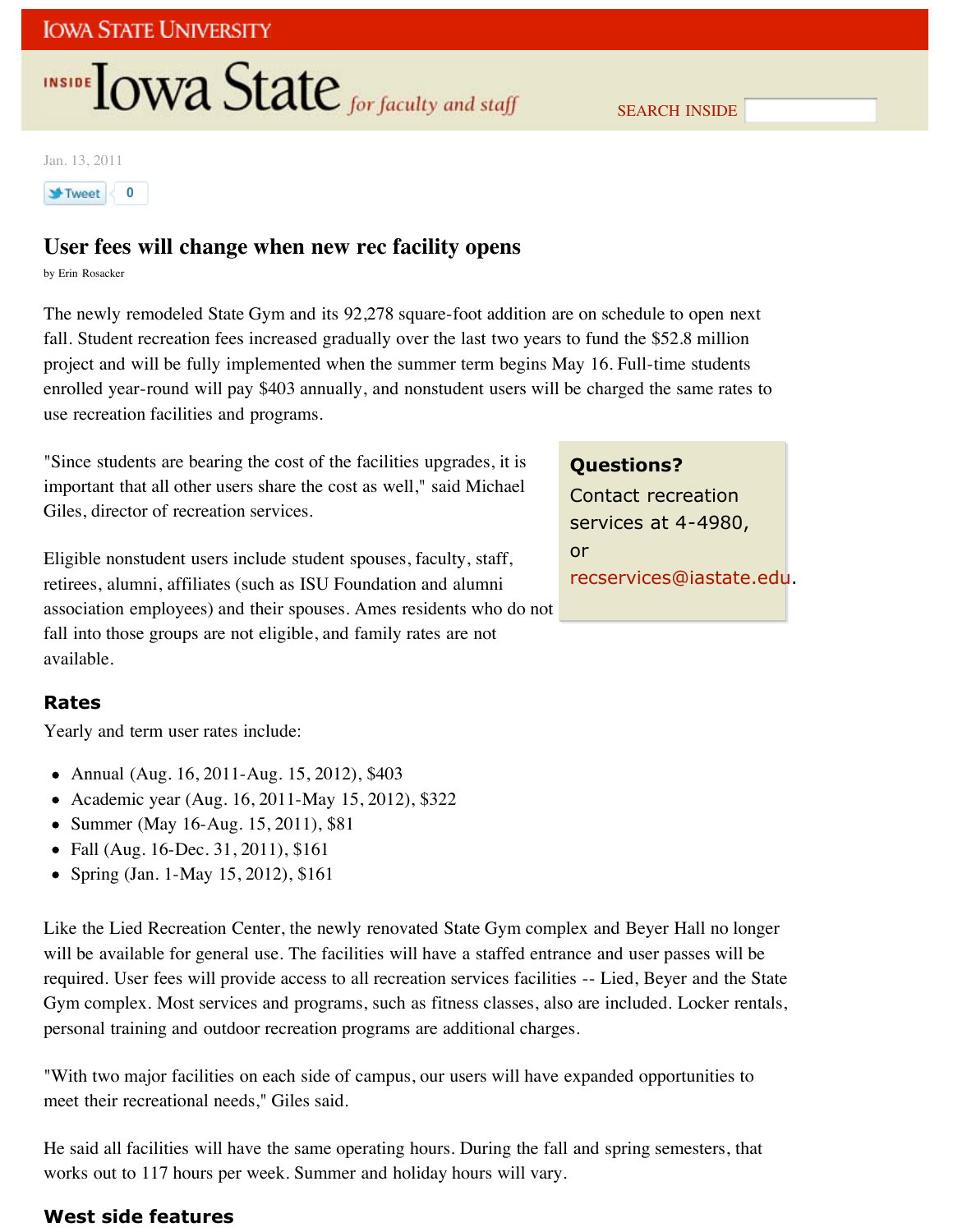The weight and cardio equipment installed at the State Gym complex will more than double the recreation services inventory, with some of it located on the new skywalk spanning Union Drive. The west-side complex also will feature:

- A recreational pool
- Two indoor jogging tracks
- Five basketball courts
- A climbing wall
- A dedicated fitness suite (for specialty programs, such as Pilates, yoga and personal training)
- Two multipurpose studios
- A "Froots" smoothie bar

Fitness classes and other programming will be available on both sides of campus. Recreation services administrative staff offices and the Outdoor Recreation Program will operate from State Gym.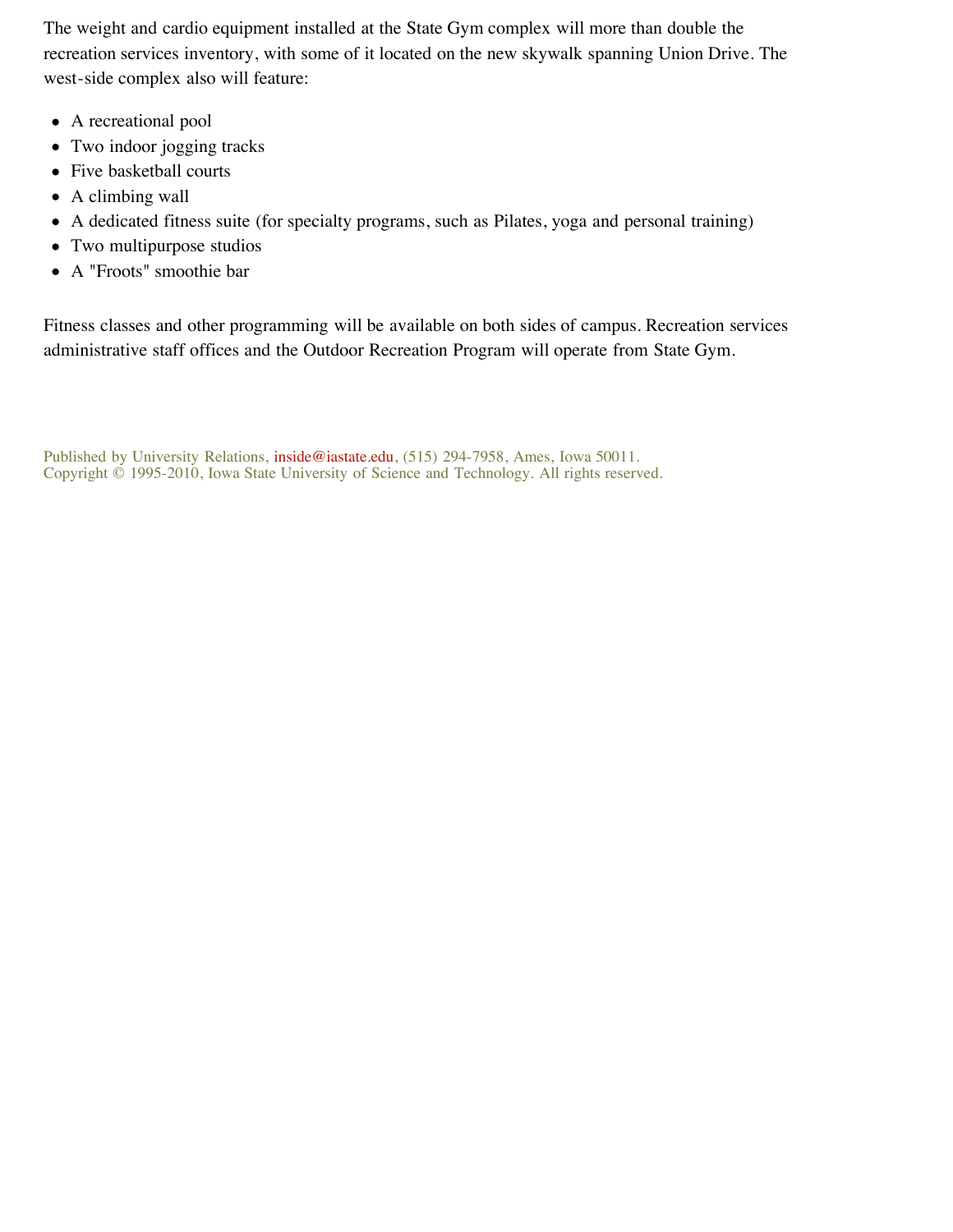# **INSIDE OWA State** for faculty and staff

Jan. 13, 2011



# **New salary adjustment policy ties increases to written evaluations for faculty, P&S**

by Anne Krapfl

A new university policy that addresses pay increases for faculty and professional and scientific staff goes into effect Jan. 14 and will be part of developing next year's university budget. In the salary adjustment policy, performance-based salary increases must be tied to written performance evaluations, and market- or equity-based adjustments must reflect university-approved market data. It's not intended to deter salary adjustments -- only to clarify the process and improve communication about them.

Under the new policy and as part of the annual budget development process, parameters for performance-based salary increases will include:

- A minimum adjustment (identified as a percentage) that recognizes satisfactory performance
- A maximum adjustment (again a percentage) above which an individual salary increase must be approved by the appropriate vice president or executive vice president and provost

All salary adjustments intended to correct market or equity disparities also must be approved by the appropriate vice president or executive vice president and provost.

## **A new policy can't guarantee raises**

Associate vice president for human resource services Carla Espinoza noted that the timing for such a policy may seem odd: on the heels of several fiscal years without a state salary appropriation covering university employees and another lean year anticipated for the year that begins July 1.

"What we're saying with this policy is that independent of the state funding situation, we need to be more consistent about how we evaluate -- and reward -- our employees. The old practice of waiting for firm appropriation numbers before we begin the discussion is obsolete."

Espinoza said the policy is intended to help:

- Attract and retain high-achieving employees by rewarding them
- Reinforce the link between performance evaluations and salary adjustments
- Give administrators greater flexibility in managing their budgets
- Provide employees more information about job expectations, and an explanation for salary adjustments when they occur

## **A semester of work**

The salary adjustment policy is the product of discussions that took place throughout fall semester,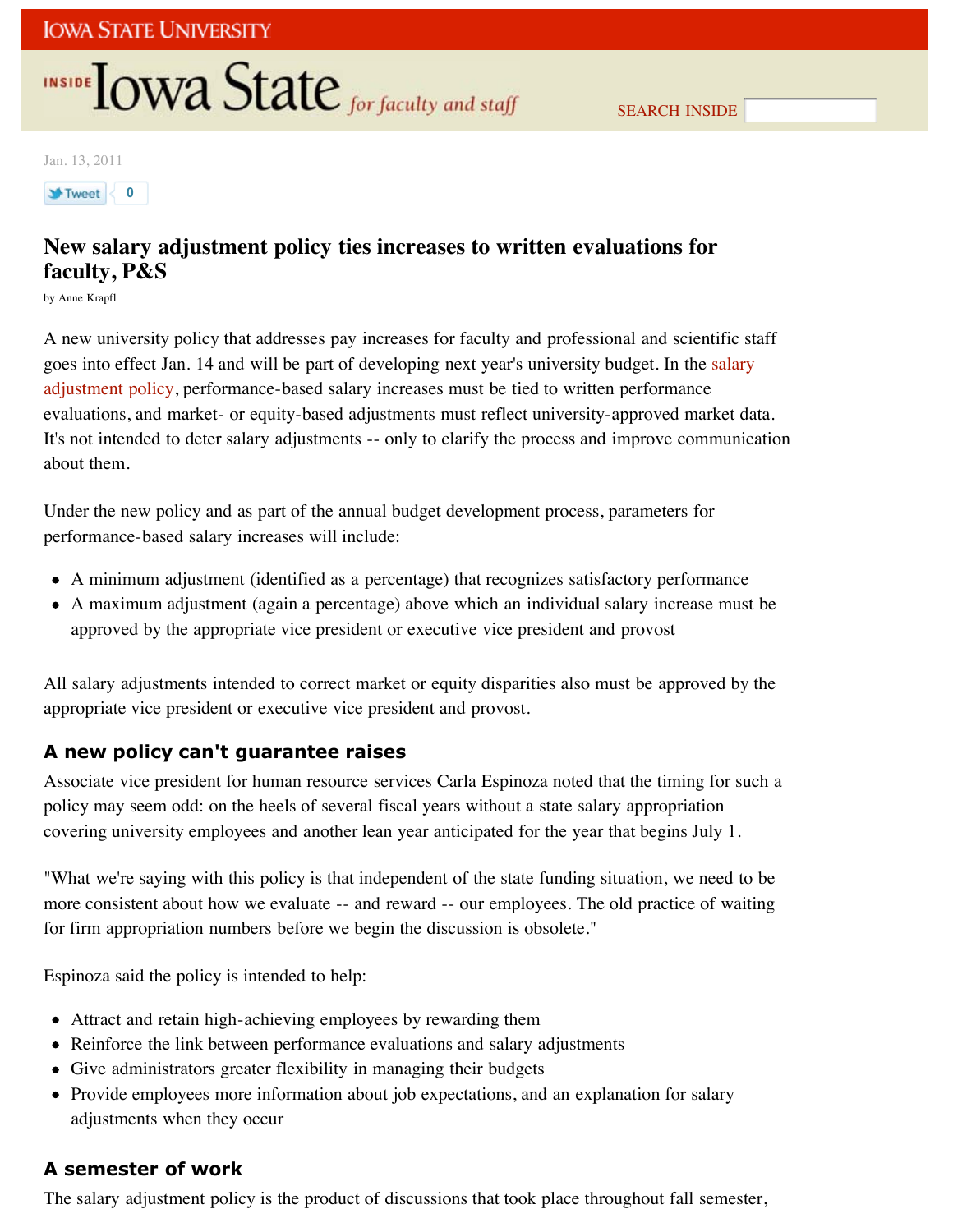with input from the University Budget Advisory Committee, the Faculty Senate's Resource Policies and Allocation Council, the Professional and Scientific Council's University Planning and Budget Committee, the President's Budget Cabinet and the senior leadership team.

Current P&S and faculty policies addressing salary increases -- Salary increases - P&S and *Faculty Handbook* section 4.1.1, respectively -- will be updated to be consistent with the new salary adjustment policy.

## **What's next?**

As outlined in executive vice president and provost Elizabeth Hoffman's Jan. 11 budget memo No. 2 regarding the FY12 budget, two employee teams are developing supporting documents for the new policy. One team is working on information and tools for supervisors, to help them understand their responsibilities under the policy. There will be separate sets of materials for faculty and P&S employees, and those documents will be ready the last week of January. The other team is developing budget and reporting procedures and processes necessary for the annual budget development process; its work should be completed in March.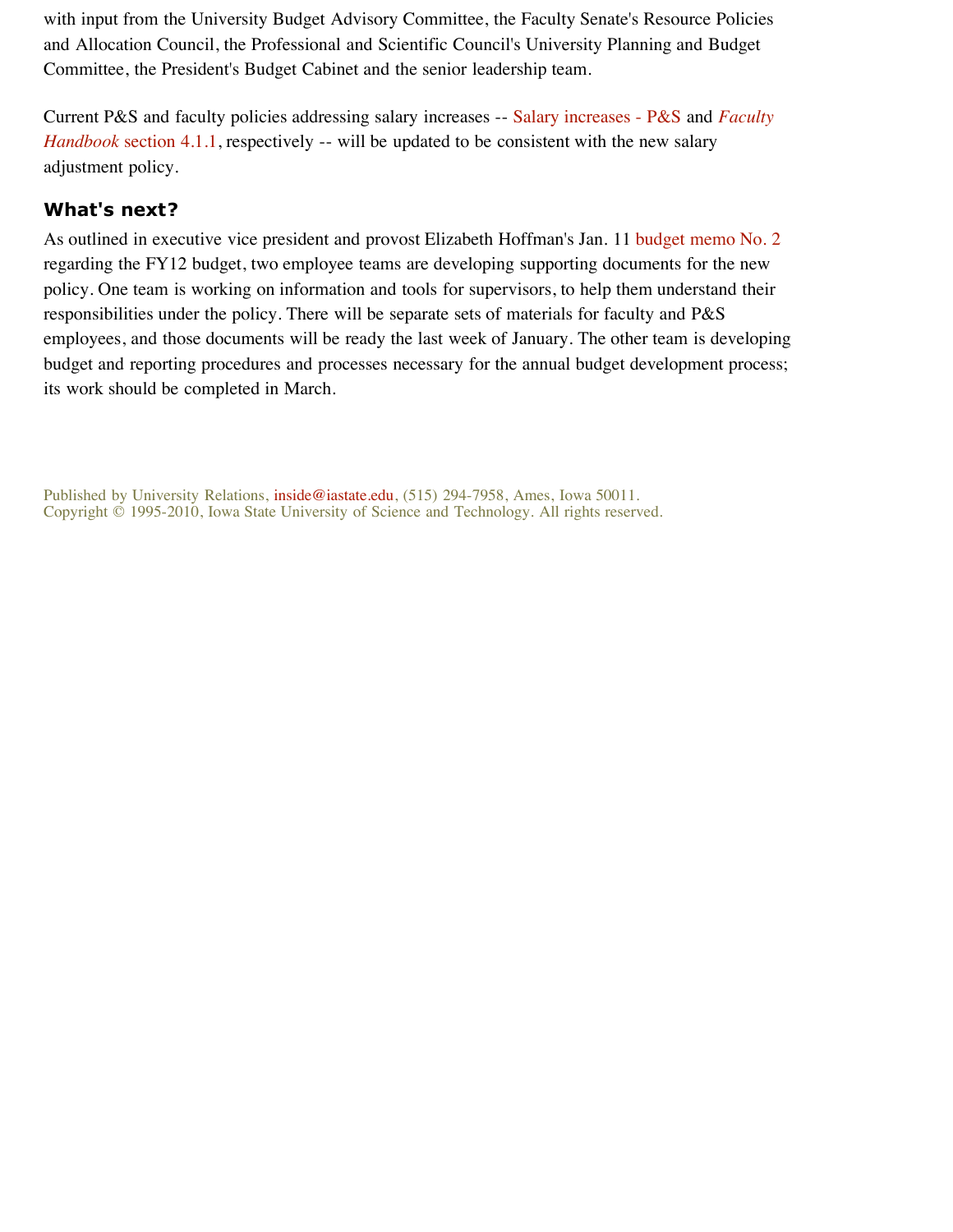# INSIDE LOWA State for faculty and staff

SEARCH INSIDE

Jan. 13, 2011



# **Where's Bob?**

University photographer Bob Elbert spotted this stair handrail on the ground floor of the Union Drive Community Center.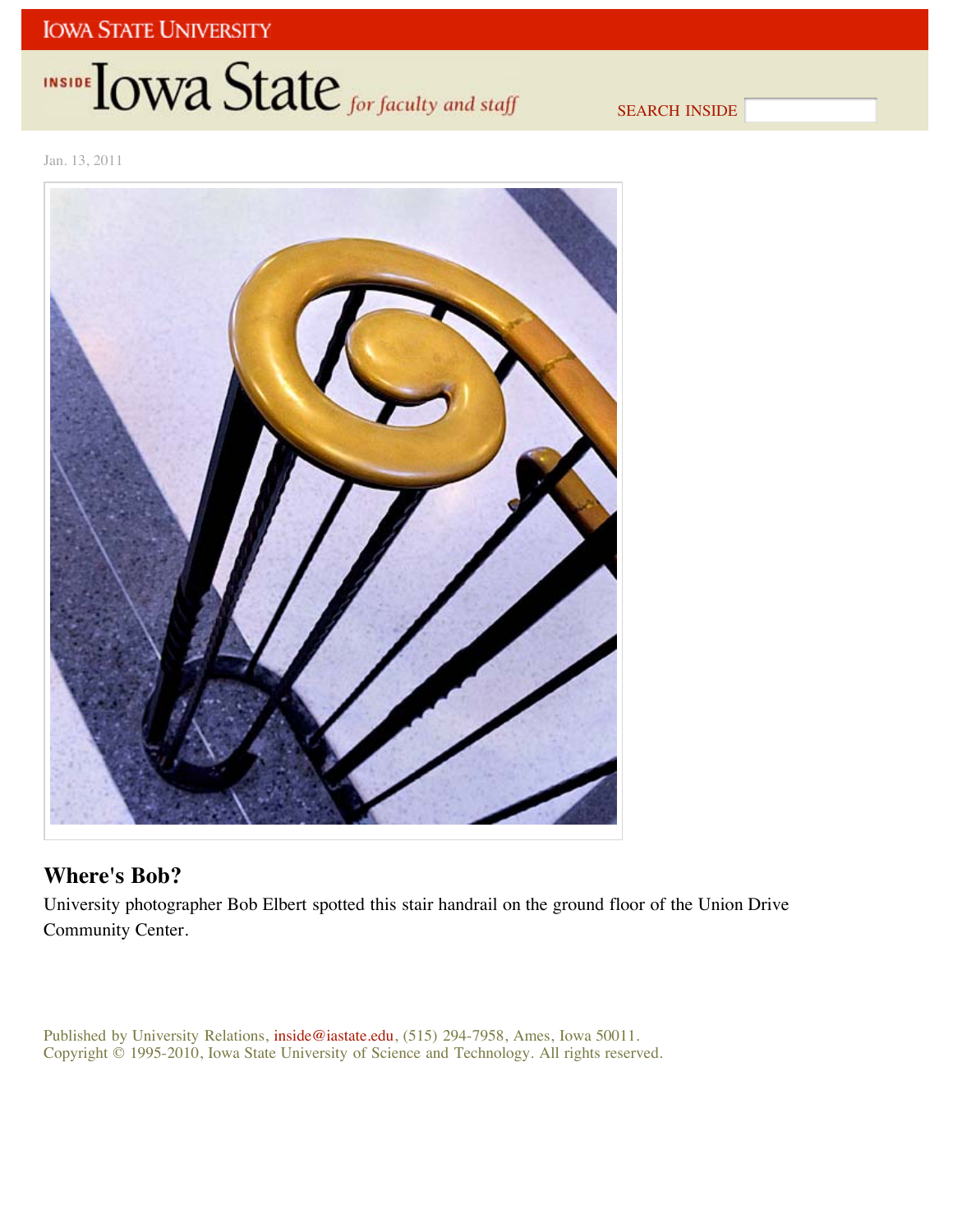# INSIDE **IOWA State** for faculty and staff

Jan. 13, 2011

**1**Weet 0

# **King's inspiration, achievements will be remembered during campus, city celebrations**

by Anne Krapfl

The university's annual observance of Martin Luther King Jr. Day opened Wednesday with a "Let Freedom Ring" noon concert by Iowa State carillonneur Tin-Shi Tam, associate professor of music.

If he still were alive, civil rights leader King would celebrate his 82nd birthday this week. He was assassinated in April 1968 at the age of 39; this country's first King holiday was observed in 1986.

The university community will gather for a celebration of his life Jan. 20 (4 p.m., Memorial Union Great Hall). Associate provost Dawn Bratsch-Prince will present the Dr. Martin Luther King Jr. Advancing One Community awards (PDF). The event also will include musical performances by Shy of a Dozen, an all-male a cappella student ensemble; and the violin duo of seniors Claire Wandro and Jordan Trachtenberg. Speakers include Government of the Student Body president Luke Rolings and Black Student Alliance president Monae Lane. ISU Dining staff will serve birthday cake. All are welcome to attend.

## **In Ames**

University offices will be closed and classes will not be held Monday, Jan. 17, to observe the national Martin Luther King Jr. holiday. Several university offices are co-sponsors of public events held in Ames that day.

From 6:30 to 7:30 p.m. at the Ames Middle School auditorium, a celebration will feature skits, songs and a speech or two by members of the community. Come early for dessert; free birthday cake will be served from 6 to 6:30 p.m. in the school cafeteria. The middle school is in southwest Ames at 3915 Mortensen Rd.

At 2 p.m. at the Ames Public Library, there will be a showing and discussion of the film, *A Village Called Versailles*. Versailles is a neighborhood on the eastern edge of New Orleans, home to the densest ethnic Vietnamese population outside of Vietnam. In the aftermath of Hurricane Katrina, Versailles residents rebuilt their homes, only to then have them threatened by a landfill for Katrina toxic debris planned near their neighborhood. They fought back.

## **Later this semester**

As part of Iowa State's broader celebration of King's ideals, these public lectures are scheduled in the coming weeks:

## **Living leadership**

Monday, Jan. 31 (8 p.m., MU Great Hall): Gloria Gibson, the University of

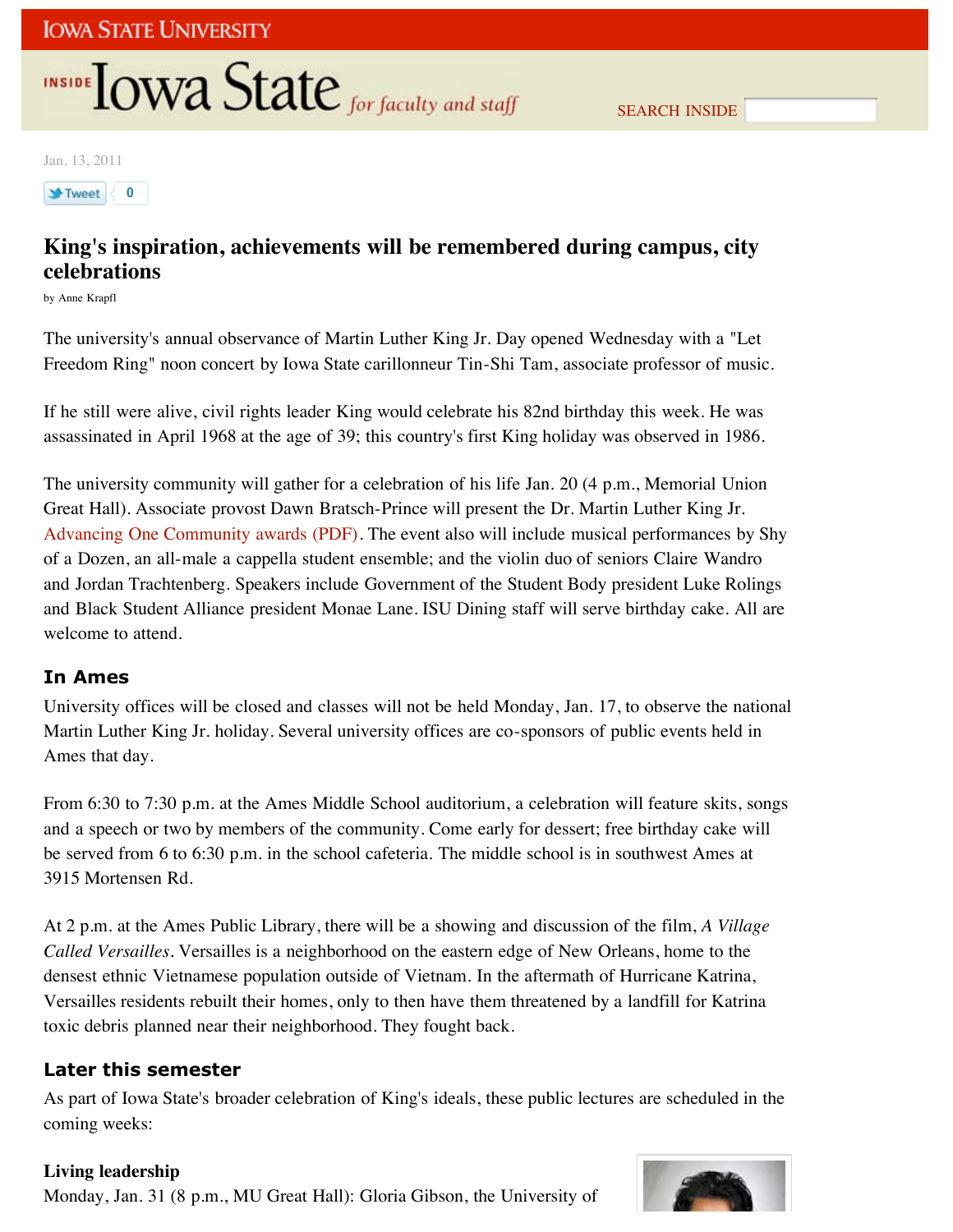Northern Iowa's executive vice president and provost since July 2009, will talk about leadership. Beginning in February, Gibson also will serve as interim president while president Ben Allen is on medical leave. She came to UNI from Arkansas State University, Jonesboro, where she was dean of the College of Humanities and Social Sciences.

## **Sitting in at Woolworth's**

Gibson

Tuesday, Feb. 15 (8 p.m., MU Sun Room): Joseph McNeil, one of the "Greensboro Four," will share that group's story. On Feb. 1, 1960, four black freshmen at North Carolina A&T State University, frustrated with segregation in the South, sat down at the "whites only" lunch counter in the Greensboro Woolworth's and asked to be served. They were refused. They promised to return every day until they were served -- and they did. The movement spread to lunch counters in 54 cities until on July 25, 1960, the Woolworth company agreed to integrate its lunch counters.

## **Talking politics and leadership**

Thursday, March 31 (7:30 p.m., MU Sun Room): Public television's Gwen Ifill is moderator and managing editor of *Washington Week* and senior correspondent for *The PBS Newshour*. She covered six presidential campaigns and moderated the vice presidential debates in 2004 and 2008. Before joining PBS, she was a political correspondent for NBC News and covered the White House and politics for The New York Times. She is the Catt Center's spring 2011 Mary Louise Smith Chair in Women and Politics, and will talk about leadership and politics.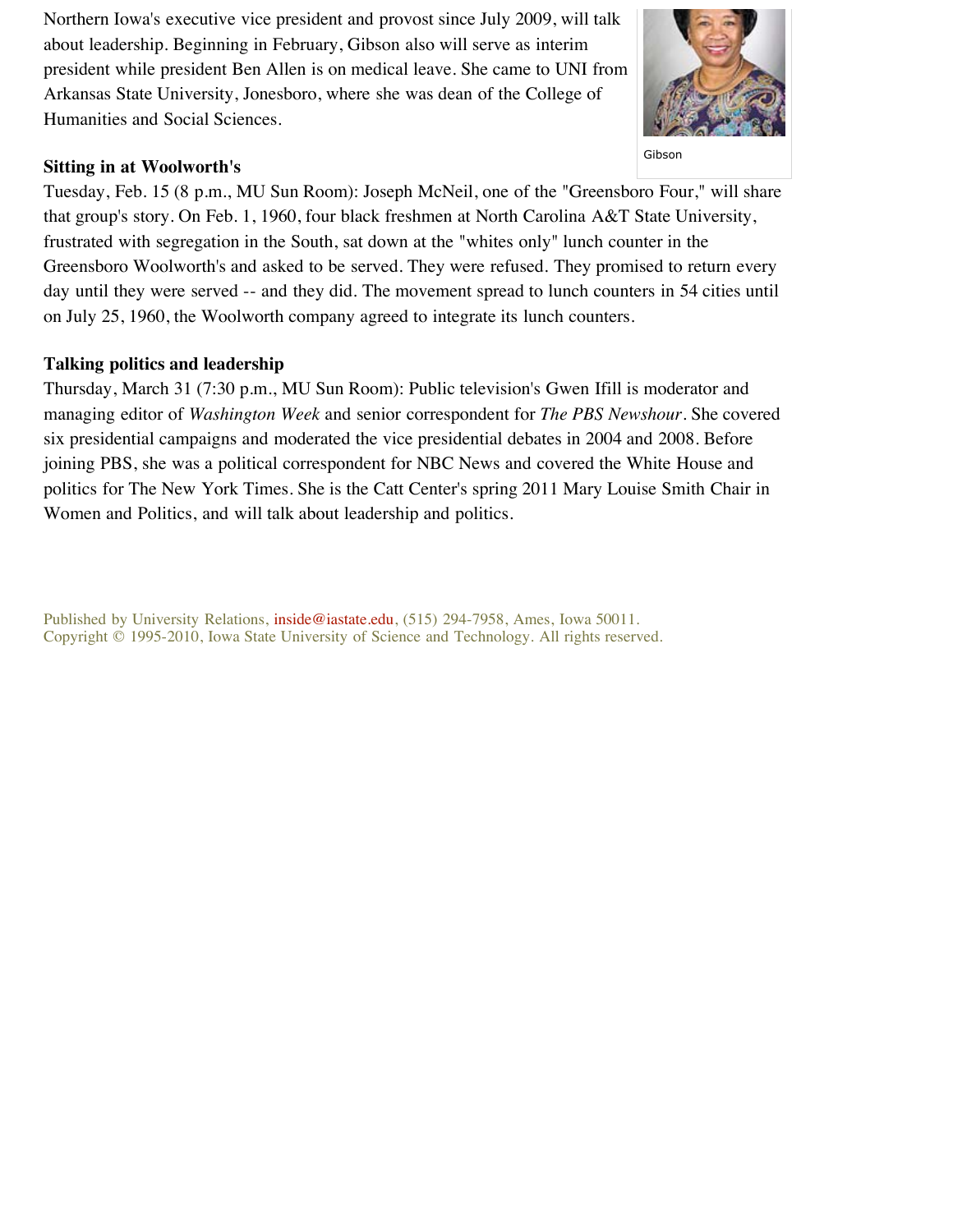# INSIDE **LOWA State** for faculty and staff

SEARCH INSIDE

Jan. 13, 2011



# **New mileage rate to take effect Feb. 1**

The state Board of Regents and university mileage reimbursement rates are based upon the federal General Services Administration (GSA) rates that are set annually. Last fall, the maximum reimbursement rate increased to 51 cents per mile for the following circumstances:

- The round trip is less than 100 miles
- The traveler is permanently based off campus
- The traveler is unable to reserve a vehicle from Transportation Services
- The traveler is not an ISU employee or student

A new change, implemented by the GSA on Jan. 1, states that the maximum reimbursement rate has decreased from 28.5 cents per mile to 19 cents per mile for the use of personal vehicles under the following circumstances:

- The above conditions are not met
- The round trip is greater than 100 miles
- A traveler chooses to use his or her own vehicle rather than obtain one from Transportation Services

The university will implement the decrease Feb. 1.

If you have questions about this change, please contact Bill Cahill, 4-5124, or Kathy Hobbs, 4-6653.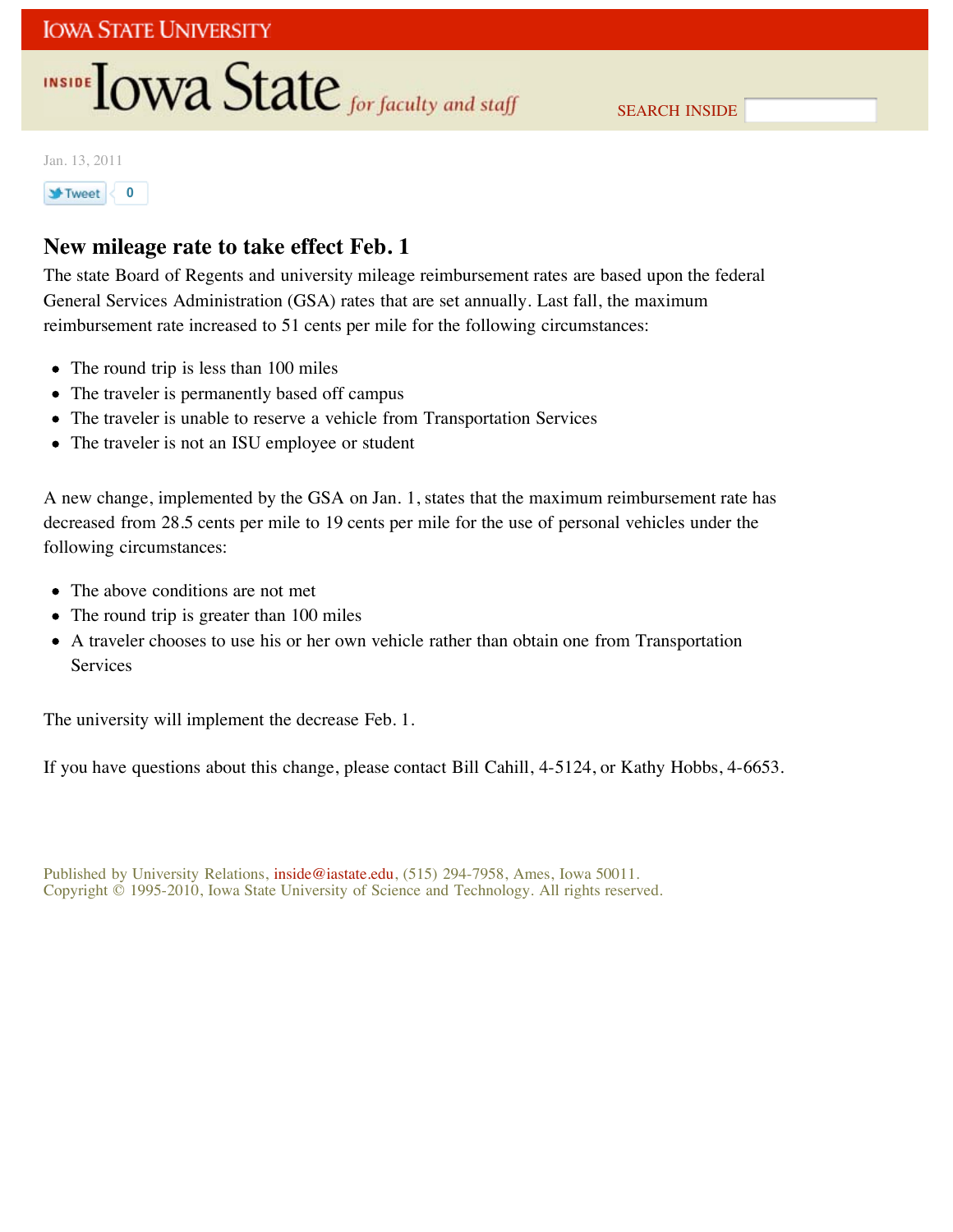# **INSIDE TOWA State** for faculty and staff

Jan. 13, 2011

## **1** Tweet < 0

# **AAAS honors Iowa State, Ames Lab researchers for distinguished science**

by Mike Krapfl, News Service

Nine researchers from Iowa State -- two of them are also affiliated with the U.S. Department of Energy's Ames Laboratory -- have been named fellows of the American Association for the Advancement of Science (AAAS).

The new AAAS fellows and their award citations are:

## **Srinivas Aluru, Ross Martin Mehl and Marylyne Munas Mehl Professor of Computer Engineering**

"For distinguished contributions to high performance computational biology, particularly for enabling large-scale genome analysis and systems biology through creation and application of novel parallel methods."

## **Bryony Bonning, professor of entomology**

"For distinguished contributions to research and teaching in the fields of insect virology, baculoviruses, insect pathology and insect molecular biology."

## **Steven Fales, professor of agronomy**

"For distinguished contributions to agricultural science through administrative leadership, and service to professional/scientific societies and industry."

## **Karl Gschneidner Jr., Anson Marston Distinguished Professor in materials science and Engineering and senior metallurgist for the Ames Laboratory**

"For distinguished contributions to fundamental studies of the rare-earth elements, and their applications."

### **Tom Holme, professor of chemistry**

"For distinguished contributions to chemistry education through developing assessments as a researcher and as the director of the American Chemical Society Examinations Institute."

## **Patrick Schnable, Baker Professor of Agronomy, professor of genetics, development and cell biology and director of the Center for Plant Genomics and the Center for Carbon Capturing Crops**

"For distinguished contributions to our understanding of the structure, function and dynamics of the maize genome and the development of genomic tools and resources."

## **Patricia Thiel, Distinguished Professor in chemistry and a faculty scientist for the Ames Laboratory**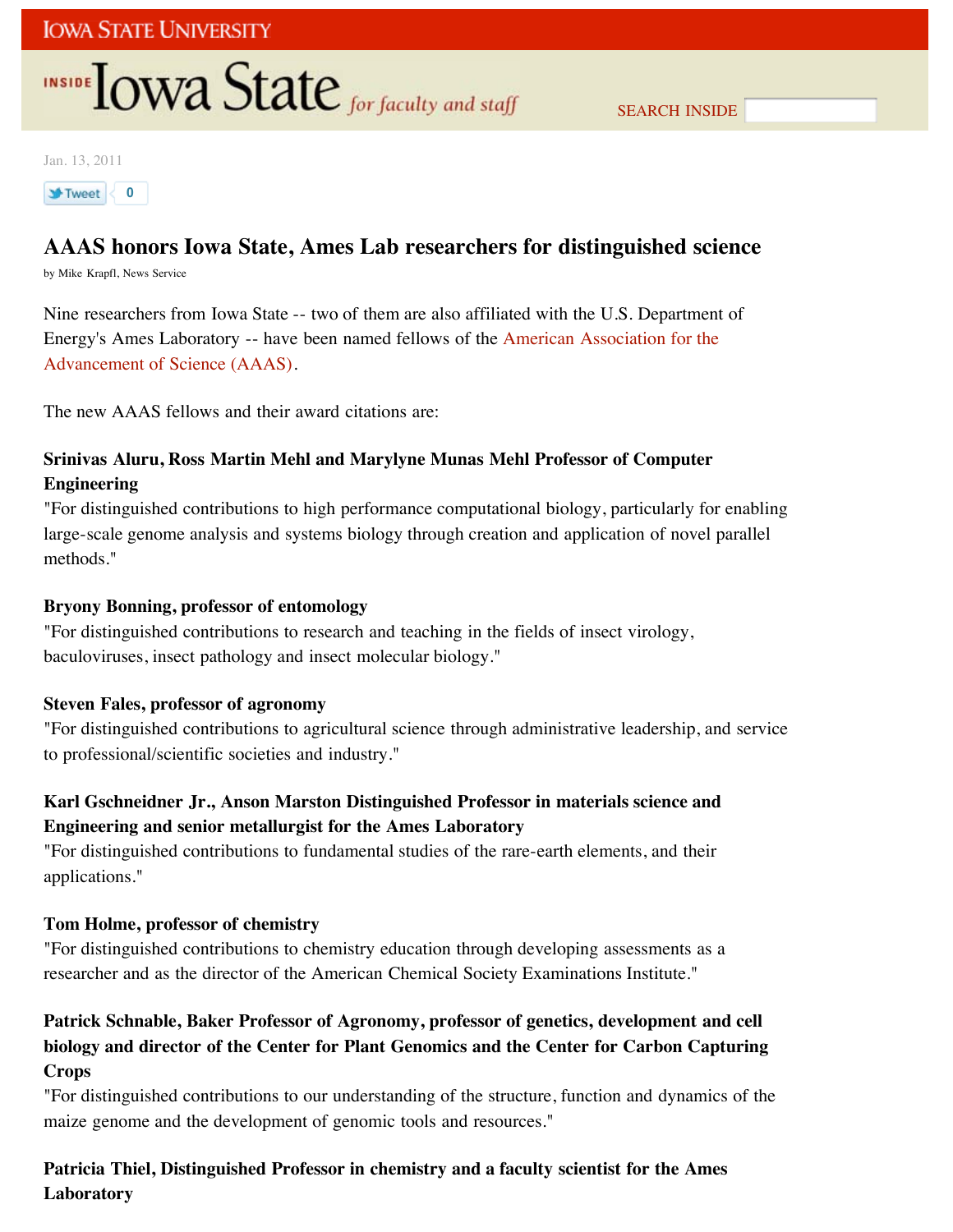"For increasing the level of understanding of surface properties of metallic quasicrystals, and for work on pathways by which metallic nanoclusters and thin films form and rearrange on metal surfaces."

## **John Verkade, University Professor of chemistry**

"For distinguished contributions to the organic catalysis field through synthesis of new organophosphorus catalysts for important organic reactions, and for distinguished service to the American Chemical Society."

## **Jonathan Wendel, professor and chair of ecology, evolution and organismal biology**

"For distinguished contributions to our understanding of the phylogeny and genome evolution of higher plants, particularly the evolutionary fate of genes duplicated by polyploidy."

The nine researchers are among 503 association members who will be named fellows at the association's annual meeting in Washington, D.C., on Feb. 19. The award recognizes "scientifically or socially distinguished efforts to advance science or its applications."

AAAS is the world's largest general scientific society and the publisher of the journal *Science*.